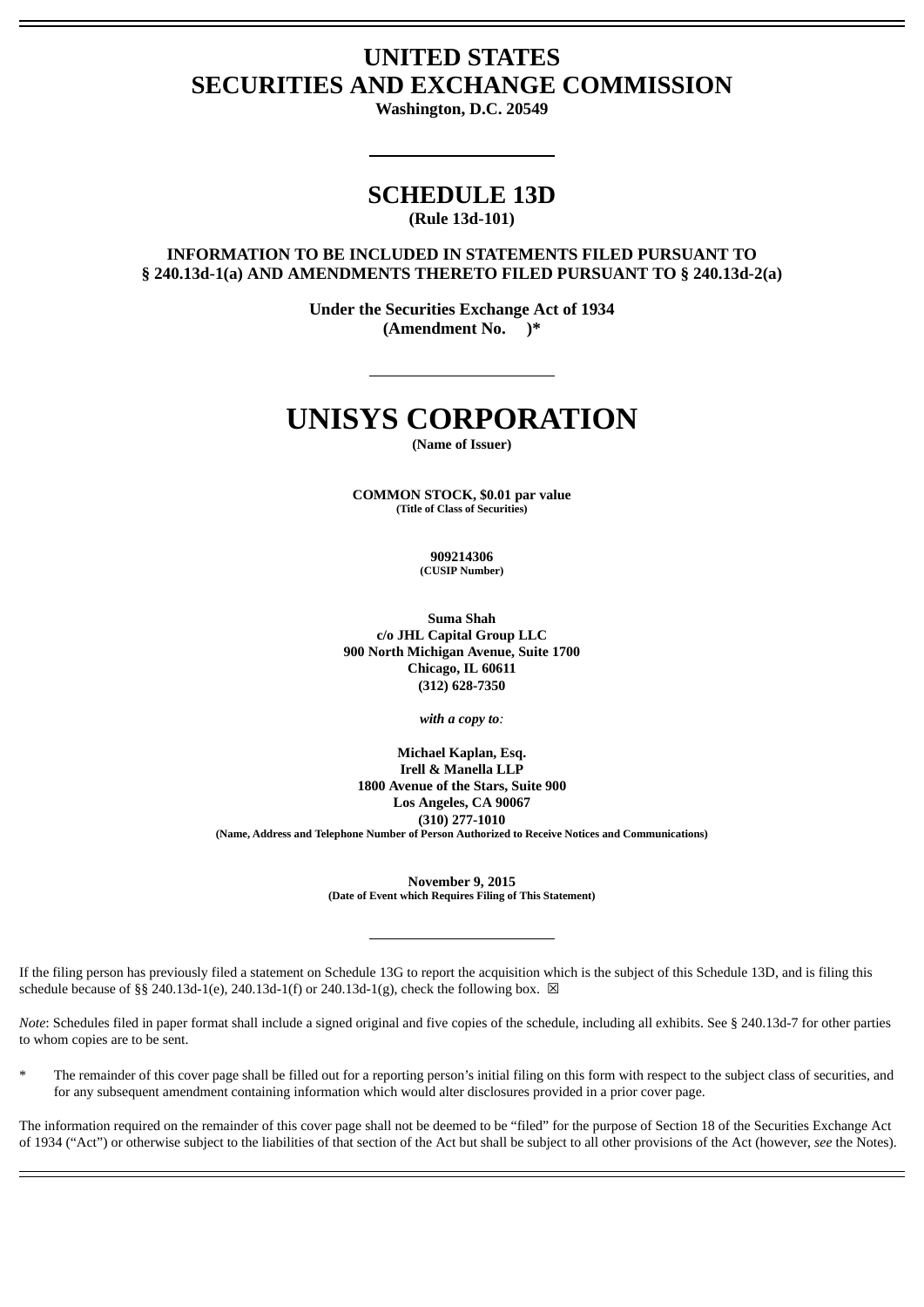|                                      | <b>CUSIP NO. 909214306</b>     |                                                                     |                                                                                                      | Page 2 of 11 |  |  |  |  |
|--------------------------------------|--------------------------------|---------------------------------------------------------------------|------------------------------------------------------------------------------------------------------|--------------|--|--|--|--|
| 1.                                   |                                |                                                                     | <b>NAME OF REPORTING PERSON</b><br>S.S. OR I.R.S. IDENTIFICATION NO. OF ABOVE PERSON (ENTITIES ONLY) |              |  |  |  |  |
|                                      |                                | <b>JHL Capital Group LLC</b>                                        |                                                                                                      |              |  |  |  |  |
| 2.                                   | (a) $\Box$                     | CHECK THE APPROPRIATE BOX IF A MEMBER OF A GROUP<br>$(b)$ $\square$ |                                                                                                      |              |  |  |  |  |
| 3.                                   | <b>SEC USE ONLY</b>            |                                                                     |                                                                                                      |              |  |  |  |  |
| 4.                                   | <b>SOURCE OF FUNDS</b>         |                                                                     |                                                                                                      |              |  |  |  |  |
|                                      | WC                             |                                                                     |                                                                                                      |              |  |  |  |  |
| 5.                                   |                                |                                                                     | CHECK BOX IF DISCLOSURE OF LEGAL PROCEEDINGS IS REQUIRED PURSUANT TO ITEMS 2(d) or 2(e) $\Box$       |              |  |  |  |  |
| 6.                                   |                                |                                                                     | <b>CITIZENSHIP OR PLACE OF ORGANIZATION</b>                                                          |              |  |  |  |  |
|                                      |                                |                                                                     | Delaware, United States                                                                              |              |  |  |  |  |
|                                      |                                | 7.                                                                  | <b>Sole Voting Power:</b>                                                                            |              |  |  |  |  |
|                                      | <b>NUMBER OF</b>               |                                                                     | 0 Shares                                                                                             |              |  |  |  |  |
| <b>SHARES</b><br><b>BENEFICIALLY</b> |                                | 8.                                                                  | <b>Shared Voting Power:</b>                                                                          |              |  |  |  |  |
|                                      | <b>OWNED BY</b><br><b>EACH</b> |                                                                     | 3,500,000 Shares                                                                                     |              |  |  |  |  |
|                                      | <b>REPORTING</b>               | 9.                                                                  | Sole Dispositive Power:                                                                              |              |  |  |  |  |
|                                      | <b>PERSON</b><br><b>WITH</b>   |                                                                     | 0 Shares                                                                                             |              |  |  |  |  |
|                                      |                                | 10.                                                                 | <b>Shared Dispositive Power:</b>                                                                     |              |  |  |  |  |
|                                      |                                |                                                                     | 3,500,000 Shares                                                                                     |              |  |  |  |  |
| 11.                                  |                                |                                                                     | AGGREGATE AMOUNT BENEFICIALLY OWNED BY EACH REPORTING PERSON                                         |              |  |  |  |  |
|                                      | 3,500,000 Shares               |                                                                     |                                                                                                      |              |  |  |  |  |
| 12.                                  |                                |                                                                     | CHECK IF THE AGGREGATE AMOUNT IN ROW (11) EXCLUDES CERTAIN SHARES $\Box$                             |              |  |  |  |  |
| 13.                                  |                                |                                                                     | PERCENT OF CLASS REPRESENTED BY AMOUNT IN ROW 11                                                     |              |  |  |  |  |
|                                      | 7.01%                          |                                                                     |                                                                                                      |              |  |  |  |  |
| 14.                                  |                                |                                                                     | TYPE OF REPORTING PERSON                                                                             |              |  |  |  |  |
|                                      | IA                             |                                                                     |                                                                                                      |              |  |  |  |  |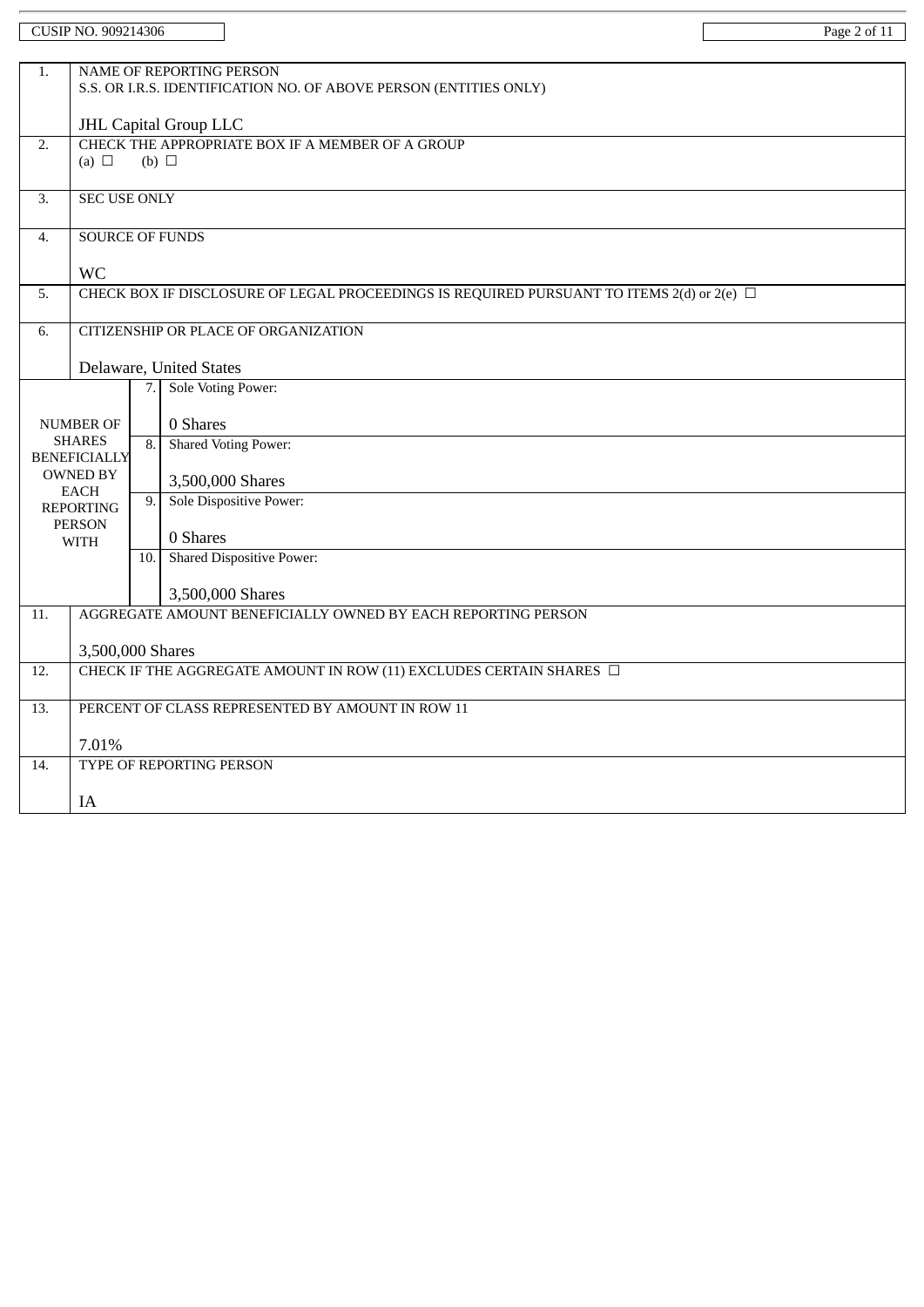|                                        | CUSIP NO. 909214306                                               |                  |                                                                                                    | Page 3 of 11 |  |  |  |
|----------------------------------------|-------------------------------------------------------------------|------------------|----------------------------------------------------------------------------------------------------|--------------|--|--|--|
|                                        |                                                                   |                  |                                                                                                    |              |  |  |  |
| 1.                                     | NAME OF REPORTING PERSON                                          |                  |                                                                                                    |              |  |  |  |
|                                        | S.S. OR I.R.S. IDENTIFICATION NO. OF ABOVE PERSON (ENTITIES ONLY) |                  |                                                                                                    |              |  |  |  |
|                                        | JHL Capital Group Master Fund L.P.                                |                  |                                                                                                    |              |  |  |  |
| 2.                                     |                                                                   |                  | CHECK THE APPROPRIATE BOX IF A MEMBER OF A GROUP (SEE INSTRUCTIONS)                                |              |  |  |  |
|                                        | (a) $\Box$                                                        | $(b)$ $\square$  |                                                                                                    |              |  |  |  |
| 3.                                     | <b>SEC USE ONLY</b>                                               |                  |                                                                                                    |              |  |  |  |
|                                        |                                                                   |                  |                                                                                                    |              |  |  |  |
| $\overline{4}$ .                       | <b>SOURCE OF FUNDS</b>                                            |                  |                                                                                                    |              |  |  |  |
|                                        | <b>WC</b>                                                         |                  |                                                                                                    |              |  |  |  |
| 5.                                     |                                                                   |                  | CHECK BOX IF DISCLOSURE OF LEGAL PROCEEDINGS IS REQUIRED PURSUANT TO ITEMS $2(d)$ or $2(e)$ $\Box$ |              |  |  |  |
| 6.                                     |                                                                   |                  | <b>CITIZENSHIP OR PLACE OF ORGANIZATION</b>                                                        |              |  |  |  |
|                                        |                                                                   |                  |                                                                                                    |              |  |  |  |
|                                        | Cayman Islands                                                    |                  |                                                                                                    |              |  |  |  |
|                                        | Sole Voting Power:<br>7.                                          |                  |                                                                                                    |              |  |  |  |
|                                        | 0 Shares<br><b>NUMBER OF</b>                                      |                  |                                                                                                    |              |  |  |  |
|                                        | <b>SHARES</b>                                                     | $\overline{8}$ . | <b>Shared Voting Power:</b>                                                                        |              |  |  |  |
| <b>BENEFICIALLY</b><br><b>OWNED BY</b> |                                                                   |                  |                                                                                                    |              |  |  |  |
|                                        | <b>EACH</b>                                                       | 9.               | 3,500,000 Shares<br>Sole Dispositive Power:                                                        |              |  |  |  |
| <b>REPORTING</b><br><b>PERSON</b>      |                                                                   |                  |                                                                                                    |              |  |  |  |
|                                        | <b>WITH</b>                                                       |                  | 0 Shares                                                                                           |              |  |  |  |
|                                        |                                                                   | 10.              | <b>Shared Dispositive Power:</b>                                                                   |              |  |  |  |
|                                        |                                                                   |                  | 3,500,000 Shares                                                                                   |              |  |  |  |
| 11.                                    |                                                                   |                  | AGGREGATE AMOUNT BENEFICIALLY OWNED BY EACH REPORTING PERSON                                       |              |  |  |  |
|                                        |                                                                   |                  |                                                                                                    |              |  |  |  |
| 12.                                    | 3,500,000 Shares                                                  |                  | CHECK BOX IF THE AGGREGATE AMOUNT IN ROW (11) EXCLUDES CERTAIN SHARES $\Box$                       |              |  |  |  |
|                                        |                                                                   |                  |                                                                                                    |              |  |  |  |
| $\overline{13}$ .                      | PERCENT OF CLASS REPRESENTED BY AMOUNT IN ROW 11                  |                  |                                                                                                    |              |  |  |  |
|                                        | 7.01%                                                             |                  |                                                                                                    |              |  |  |  |
| 14.                                    | TYPE OF REPORTING PERSON                                          |                  |                                                                                                    |              |  |  |  |
|                                        |                                                                   |                  |                                                                                                    |              |  |  |  |
|                                        | PN                                                                |                  |                                                                                                    |              |  |  |  |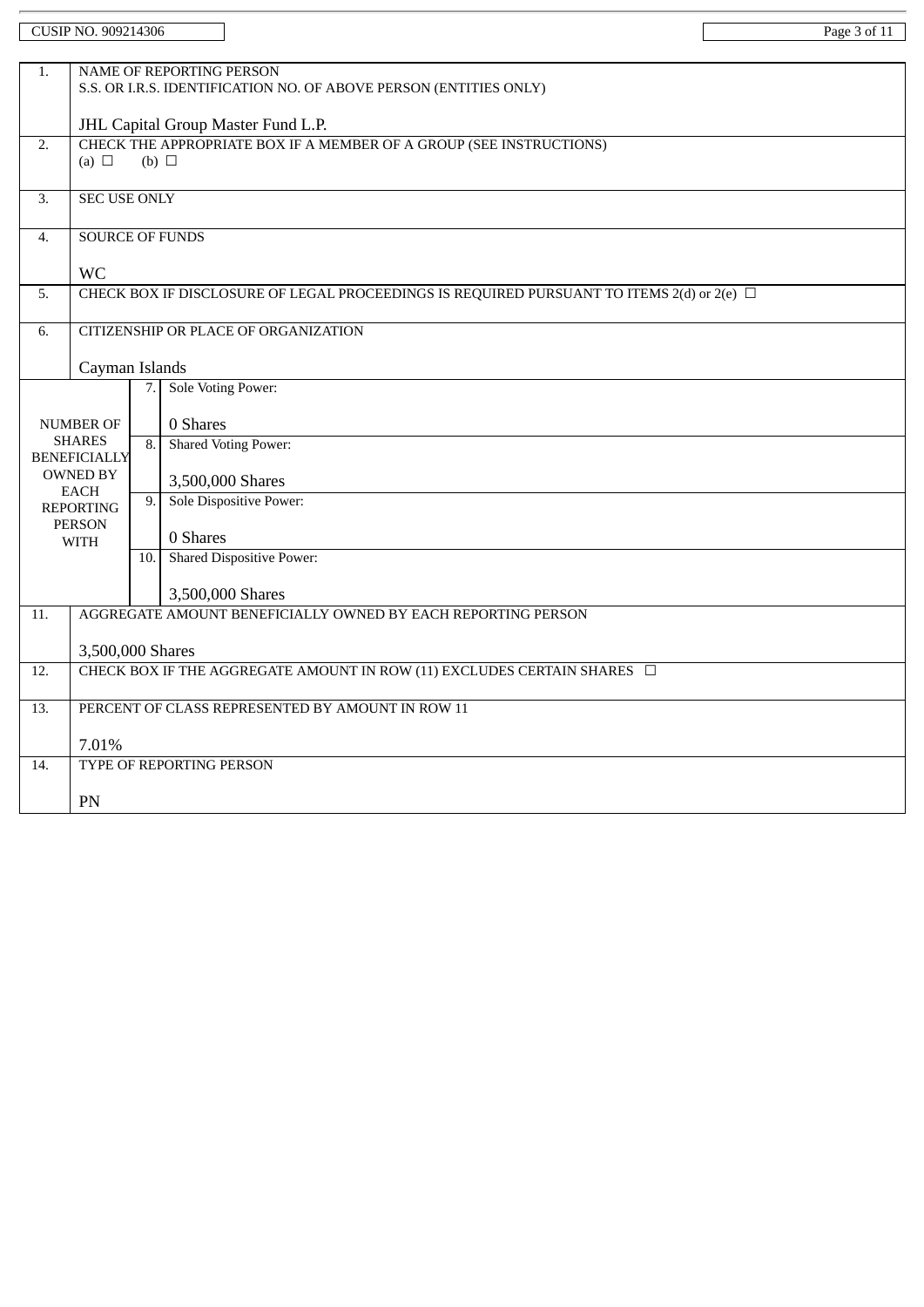|                                        | CUSIP NO. 909214306                                                                           |                  |                                                                                                    | Page 4 of 11 |  |  |  |  |
|----------------------------------------|-----------------------------------------------------------------------------------------------|------------------|----------------------------------------------------------------------------------------------------|--------------|--|--|--|--|
|                                        |                                                                                               |                  |                                                                                                    |              |  |  |  |  |
| 1.                                     | NAME OF REPORTING PERSON<br>S.S. OR I.R.S. IDENTIFICATION NO. OF ABOVE PERSON (ENTITIES ONLY) |                  |                                                                                                    |              |  |  |  |  |
|                                        |                                                                                               |                  |                                                                                                    |              |  |  |  |  |
|                                        | JHL Capital Group Master Fund GP Ltd.                                                         |                  |                                                                                                    |              |  |  |  |  |
| 2.                                     | CHECK THE APPROPRIATE BOX IF A MEMBER OF A GROUP (SEE INSTRUCTIONS)<br>$(b)$ $\square$        |                  |                                                                                                    |              |  |  |  |  |
|                                        | (a) $\Box$                                                                                    |                  |                                                                                                    |              |  |  |  |  |
| 3.                                     | <b>SEC USE ONLY</b>                                                                           |                  |                                                                                                    |              |  |  |  |  |
| 4.                                     | <b>SOURCE OF FUNDS</b>                                                                        |                  |                                                                                                    |              |  |  |  |  |
|                                        |                                                                                               |                  |                                                                                                    |              |  |  |  |  |
|                                        | <b>WC</b>                                                                                     |                  |                                                                                                    |              |  |  |  |  |
| 5.                                     |                                                                                               |                  | CHECK BOX IF DISCLOSURE OF LEGAL PROCEEDINGS IS REQUIRED PURSUANT TO ITEMS $2(d)$ or $2(e)$ $\Box$ |              |  |  |  |  |
| 6.                                     |                                                                                               |                  | <b>CITIZENSHIP OR PLACE OF ORGANIZATION</b>                                                        |              |  |  |  |  |
|                                        |                                                                                               |                  |                                                                                                    |              |  |  |  |  |
|                                        | Cayman Islands                                                                                |                  |                                                                                                    |              |  |  |  |  |
|                                        |                                                                                               | 7.               | <b>Sole Voting Power:</b>                                                                          |              |  |  |  |  |
| <b>NUMBER OF</b>                       |                                                                                               |                  | 0 Shares                                                                                           |              |  |  |  |  |
| <b>SHARES</b>                          |                                                                                               | $\overline{8}$ . | <b>Shared Voting Power:</b>                                                                        |              |  |  |  |  |
| <b>BENEFICIALLY</b><br><b>OWNED BY</b> |                                                                                               |                  |                                                                                                    |              |  |  |  |  |
|                                        | <b>EACH</b>                                                                                   |                  | 0 Shares<br>Sole Dispositive Power:                                                                |              |  |  |  |  |
| <b>REPORTING</b><br><b>PERSON</b>      |                                                                                               | 9.               |                                                                                                    |              |  |  |  |  |
|                                        | <b>WITH</b>                                                                                   |                  | 0 Shares                                                                                           |              |  |  |  |  |
|                                        |                                                                                               | 10.              | <b>Shared Dispositive Power:</b>                                                                   |              |  |  |  |  |
|                                        |                                                                                               |                  | 0 Shares                                                                                           |              |  |  |  |  |
| 11.                                    |                                                                                               |                  | AGGREGATE AMOUNT BENEFICIALLY OWNED BY EACH REPORTING PERSON                                       |              |  |  |  |  |
|                                        |                                                                                               |                  |                                                                                                    |              |  |  |  |  |
| 12.                                    | 0 Shares                                                                                      |                  | CHECK BOX IF THE AGGREGATE AMOUNT IN ROW (11) EXCLUDES CERTAIN SHARES X                            |              |  |  |  |  |
|                                        |                                                                                               |                  |                                                                                                    |              |  |  |  |  |
| 13.                                    | PERCENT OF CLASS REPRESENTED BY AMOUNT IN ROW 11                                              |                  |                                                                                                    |              |  |  |  |  |
|                                        | 0%                                                                                            |                  |                                                                                                    |              |  |  |  |  |
| 14.                                    |                                                                                               |                  | TYPE OF REPORTING PERSON                                                                           |              |  |  |  |  |
|                                        |                                                                                               |                  |                                                                                                    |              |  |  |  |  |
|                                        | CO                                                                                            |                  |                                                                                                    |              |  |  |  |  |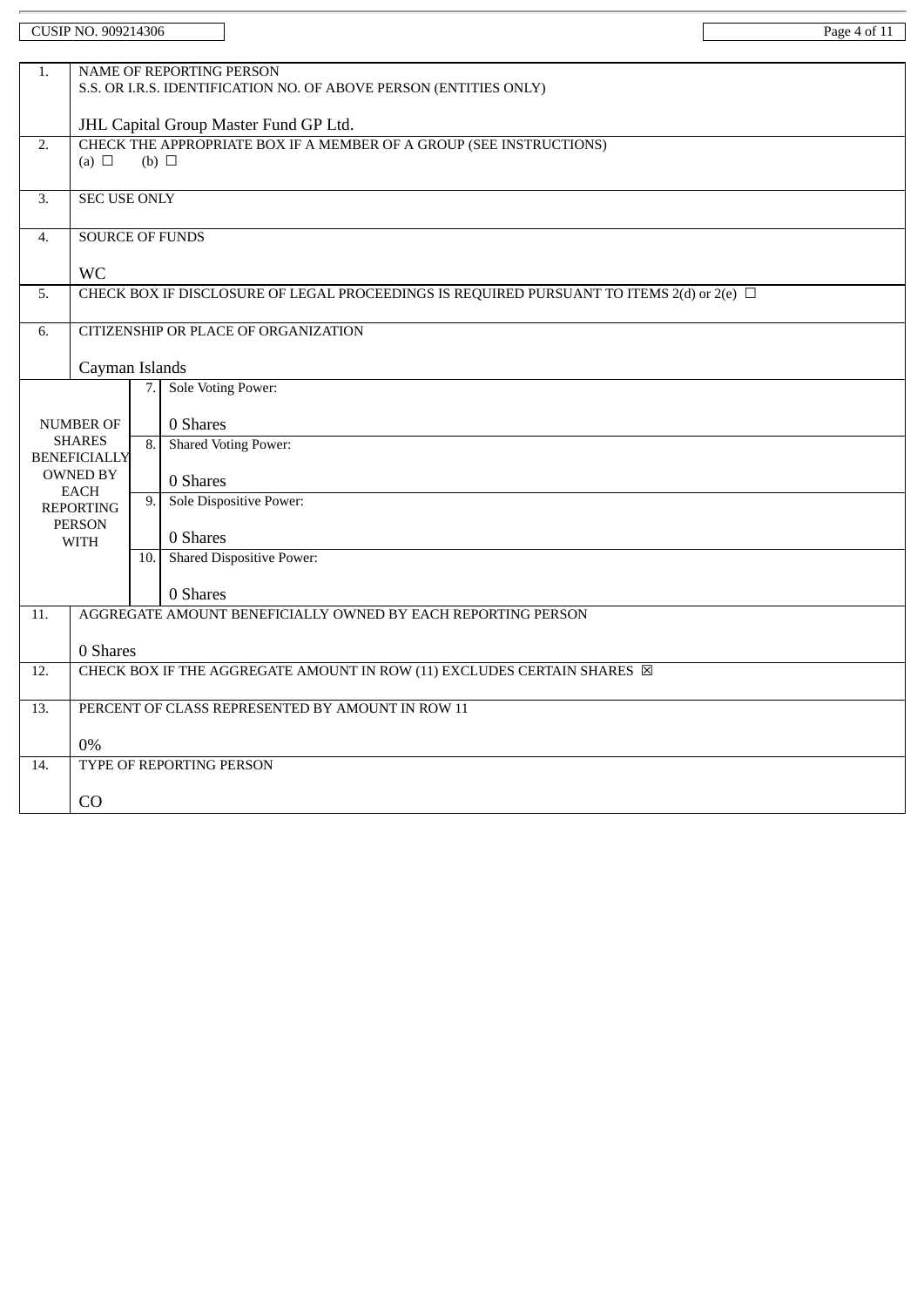|                  | <b>CUSIP NO. 909214306</b>                                             |                 |                                                                                                | Page 5 of 11 |  |  |  |
|------------------|------------------------------------------------------------------------|-----------------|------------------------------------------------------------------------------------------------|--------------|--|--|--|
| 1.               |                                                                        |                 | <b>NAME OF REPORTING PERSON</b>                                                                |              |  |  |  |
|                  | S.S. OR I.R.S. IDENTIFICATION NO. OF ABOVE PERSON (ENTITIES ONLY)      |                 |                                                                                                |              |  |  |  |
|                  | JHL Capital Group L.P.                                                 |                 |                                                                                                |              |  |  |  |
| 2.               | (a) $\Box$                                                             | $(b)$ $\square$ | CHECK THE APPROPRIATE BOX IF A MEMBER OF A GROUP (SEE INSTRUCTIONS)                            |              |  |  |  |
| 3.               | <b>SEC USE ONLY</b>                                                    |                 |                                                                                                |              |  |  |  |
|                  |                                                                        |                 |                                                                                                |              |  |  |  |
| 4.               | <b>SOURCE OF FUNDS</b>                                                 |                 |                                                                                                |              |  |  |  |
|                  | <b>WC</b>                                                              |                 |                                                                                                |              |  |  |  |
| 5.               |                                                                        |                 | CHECK BOX IF DISCLOSURE OF LEGAL PROCEEDINGS IS REQUIRED PURSUANT TO ITEMS 2(d) or 2(e) $\Box$ |              |  |  |  |
| 6.               |                                                                        |                 | CITIZENSHIP OR PLACE OF ORGANIZATION                                                           |              |  |  |  |
|                  | Delaware                                                               |                 |                                                                                                |              |  |  |  |
|                  |                                                                        | 7.              | Sole Voting Power:                                                                             |              |  |  |  |
|                  | <b>NUMBER OF</b>                                                       | 8.              | 0 Shares                                                                                       |              |  |  |  |
|                  | <b>SHARES</b><br><b>BENEFICIALLY</b><br><b>OWNED BY</b><br><b>EACH</b> |                 | <b>Shared Voting Power:</b>                                                                    |              |  |  |  |
|                  |                                                                        |                 | 0 Shares                                                                                       |              |  |  |  |
| <b>REPORTING</b> |                                                                        | 9.              | Sole Dispositive Power:                                                                        |              |  |  |  |
|                  | <b>PERSON</b><br><b>WITH</b>                                           |                 | 0 Shares                                                                                       |              |  |  |  |
|                  |                                                                        | 10.             | <b>Shared Dispositive Power:</b>                                                               |              |  |  |  |
|                  |                                                                        |                 | 0 Shares                                                                                       |              |  |  |  |
| 11.              |                                                                        |                 | AGGREGATE AMOUNT BENEFICIALLY OWNED BY EACH REPORTING PERSON                                   |              |  |  |  |
|                  | 0 Shares                                                               |                 |                                                                                                |              |  |  |  |
| 12.              |                                                                        |                 | CHECK BOX IF THE AGGREGATE AMOUNT IN ROW (11) EXCLUDES CERTAIN SHARES $\boxtimes$              |              |  |  |  |
| 13.              | PERCENT OF CLASS REPRESENTED BY AMOUNT IN ROW 11                       |                 |                                                                                                |              |  |  |  |
|                  | 0%                                                                     |                 |                                                                                                |              |  |  |  |
| 14.              |                                                                        |                 | TYPE OF REPORTING PERSON                                                                       |              |  |  |  |
|                  | PN                                                                     |                 |                                                                                                |              |  |  |  |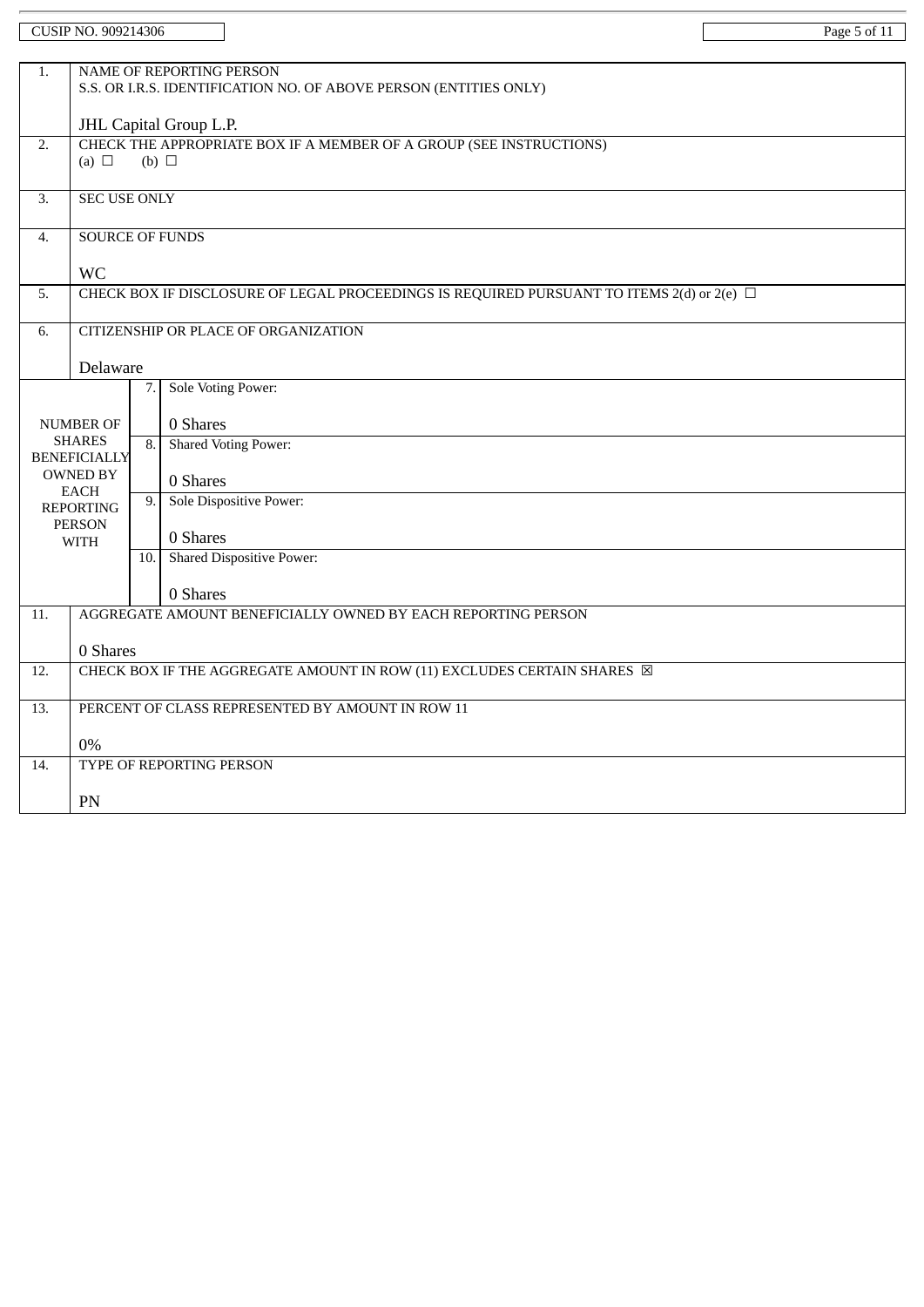|                                   | CUSIP NO. 909214306                                                                             |                  |                                                                                                    | Page 6 of 11 |  |  |  |  |
|-----------------------------------|-------------------------------------------------------------------------------------------------|------------------|----------------------------------------------------------------------------------------------------|--------------|--|--|--|--|
|                                   |                                                                                                 |                  |                                                                                                    |              |  |  |  |  |
| 1.                                | NAME OF REPORTING PERSON<br>S.S. OR I.R.S. IDENTIFICATION NO. OF ABOVE PERSON (ENTITIES ONLY)   |                  |                                                                                                    |              |  |  |  |  |
|                                   |                                                                                                 |                  |                                                                                                    |              |  |  |  |  |
|                                   | James H. Litinsky                                                                               |                  |                                                                                                    |              |  |  |  |  |
| 2.                                | CHECK THE APPROPRIATE BOX IF A MEMBER OF A GROUP (SEE INSTRUCTIONS)<br>(a) $\Box$<br>(b) $\Box$ |                  |                                                                                                    |              |  |  |  |  |
|                                   |                                                                                                 |                  |                                                                                                    |              |  |  |  |  |
| 3.                                | <b>SEC USE ONLY</b>                                                                             |                  |                                                                                                    |              |  |  |  |  |
| 4.                                | <b>SOURCE OF FUNDS</b>                                                                          |                  |                                                                                                    |              |  |  |  |  |
|                                   |                                                                                                 |                  |                                                                                                    |              |  |  |  |  |
| 5.                                | <b>WC</b>                                                                                       |                  | CHECK BOX IF DISCLOSURE OF LEGAL PROCEEDINGS IS REQUIRED PURSUANT TO ITEMS $2(d)$ or $2(e)$ $\Box$ |              |  |  |  |  |
|                                   |                                                                                                 |                  |                                                                                                    |              |  |  |  |  |
| 6.                                |                                                                                                 |                  | <b>CITIZENSHIP OR PLACE OF ORGANIZATION</b>                                                        |              |  |  |  |  |
|                                   | <b>United States</b>                                                                            |                  |                                                                                                    |              |  |  |  |  |
|                                   |                                                                                                 | 7.               | Sole Voting Power:                                                                                 |              |  |  |  |  |
|                                   |                                                                                                 |                  |                                                                                                    |              |  |  |  |  |
| <b>NUMBER OF</b><br><b>SHARES</b> |                                                                                                 | $\overline{8}$ . | 0 Shares                                                                                           |              |  |  |  |  |
|                                   | <b>BENEFICIALLY</b>                                                                             |                  | <b>Shared Voting Power:</b>                                                                        |              |  |  |  |  |
|                                   | <b>OWNED BY</b>                                                                                 |                  | 0 Shares                                                                                           |              |  |  |  |  |
| <b>EACH</b><br><b>REPORTING</b>   |                                                                                                 | 9.               | Sole Dispositive Power:                                                                            |              |  |  |  |  |
|                                   | <b>PERSON</b>                                                                                   |                  | 0 Shares                                                                                           |              |  |  |  |  |
|                                   | <b>WITH</b>                                                                                     | 10.              | <b>Shared Dispositive Power:</b>                                                                   |              |  |  |  |  |
|                                   |                                                                                                 |                  |                                                                                                    |              |  |  |  |  |
| 11.                               |                                                                                                 |                  | 0 Shares<br>AGGREGATE AMOUNT BENEFICIALLY OWNED BY EACH REPORTING PERSON                           |              |  |  |  |  |
|                                   |                                                                                                 |                  |                                                                                                    |              |  |  |  |  |
|                                   | 0 Shares                                                                                        |                  |                                                                                                    |              |  |  |  |  |
| 12.                               |                                                                                                 |                  | CHECK BOX IF THE AGGREGATE AMOUNT IN ROW (11) EXCLUDES CERTAIN SHARES X                            |              |  |  |  |  |
| $\overline{13}$ .                 | PERCENT OF CLASS REPRESENTED BY AMOUNT IN ROW 11                                                |                  |                                                                                                    |              |  |  |  |  |
|                                   | 0%                                                                                              |                  |                                                                                                    |              |  |  |  |  |
| 14.                               |                                                                                                 |                  | TYPE OF REPORTING PERSON                                                                           |              |  |  |  |  |
|                                   |                                                                                                 |                  |                                                                                                    |              |  |  |  |  |
|                                   | IN                                                                                              |                  |                                                                                                    |              |  |  |  |  |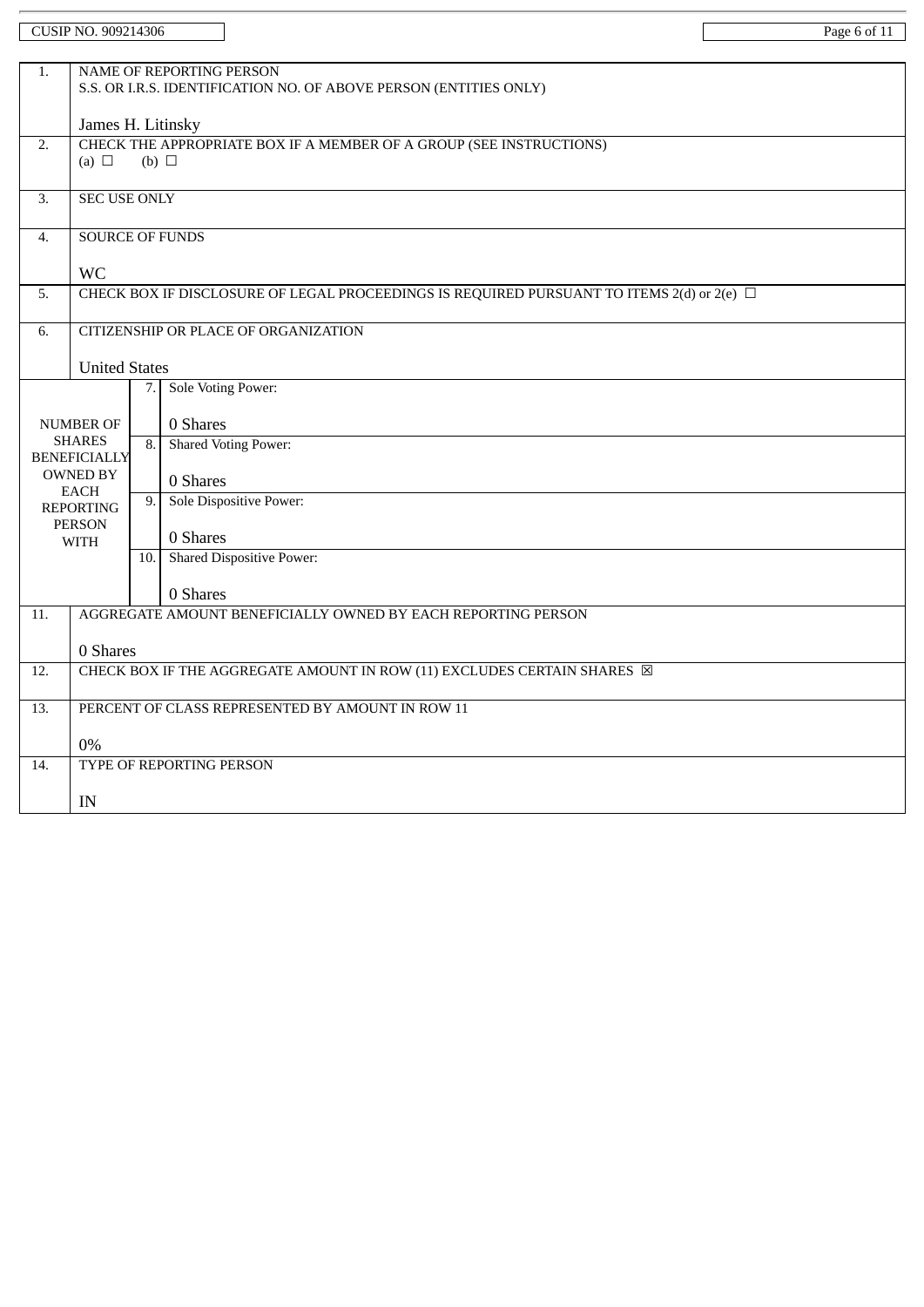CUSIP NO. 909214306 Page 7 of 11

#### **SCHEDULE 13D**

#### **ITEM 1**. **SECURITY AND ISSUER**.

This statement on Schedule 13D (this "Schedule") relates to the Common Stock, par value \$0.01 per share (the "Common Stock"), of Unisys Corporation, a Delaware corporation (the "Issuer"). The principal executive offices of the Issuer are located at 801 Lakeview Drive, Suite 100, Blue Bell, Pennsylvania 19422.

#### **ITEM 2. IDENTITY AND BACKGROUND.**

(a), (f) This Schedule is filed jointly by the following entities and persons: (i) JHL Capital Group LLC, a Delaware limited liability company ("JHL Capital Group"); (ii) JHL Capital Group Master Fund L.P., a Cayman Islands limited partnership ("Master Fund"); (iii) JHL Capital Group Master Fund GP Ltd., a Cayman Islands exempted company ("Master Fund GP"); (iv) JHL Capital Group L.P., a Delaware limited partnership; and (v) James H. Litinsky, an individual and citizen of the United States ("Mr. Litinsky" and, together with JHL Capital Group, Master Fund, Master Fund GP and JHL Capital Group L.P., the "Reporting Persons").

(b) The address for JHL Capital Group, JHL Capital Group L.P. and Mr. Litinsky is 900 N. Michigan Avenue, Suite 1700, Chicago IL 60611. The address for the Master Fund and the Master Fund GP is P.O. Box 309, Ugland House, Grand Cayman KY1-1104, Cayman Islands.

(c) This Schedule relates to Common Stock held for the account of certain private investment funds for which JHL Capital Group acts as investment adviser, including the Master Fund, the general partner of which is the Master Fund GP. JHL Capital Group L.P. is the 100% owner of JHL Capital Group. Mr. Litinsky holds a controlling interest in JHL Capital Group L.P. and serves as the Chief Executive Officer of JHL Capital Group as well as Director of the Master Fund GP.

(d), (e) During the last five years, none of the Reporting Persons have (i) been convicted in a criminal proceeding (excluding traffic violations or similar misdemeanors) or (ii) been a party to a civil proceeding of a judicial or administrative body of competent jurisdiction and as a result of such proceeding was or is subject to a judgment, decree or final order enjoining future violations of, or prohibiting or mandating activities subject to, federal or state securities laws or finding any violation with respect to such laws.

#### **ITEM 3. SOURCE AND AMOUNT OF FUNDS OR OTHER CONSIDERATION.**

JHL Capital Group used working capital of the Master Fund to purchase the 3,500,000 shares of Common Stock reported herein. The total purchase price for such 3,500,000 shares of Common Stock was approximately \$67,709,677.

#### **ITEM 4. PURPOSE OF TRANSACTION.**

The Reporting Persons acquired the Common Stock in the belief that the Common Stock was undervalued and is an attractive investment.

The Reporting Persons have previously communicated with management through investor conference calls, investor presentations and individual conversations regarding the Issuer's results and prospects.

The Reporting Persons wish to engage in more extensive dialogue with management regarding, among other things, the Issuer's operations, potential acquisitions, strategic direction, capital structure and corporate governance. In addition, the Reporting Persons may communicate with other persons regarding the Issuer, including, without limitation, the Board of Directors (the "Board") of the Issuer, other shareholders of the Issuer and potential strategic or financing partners.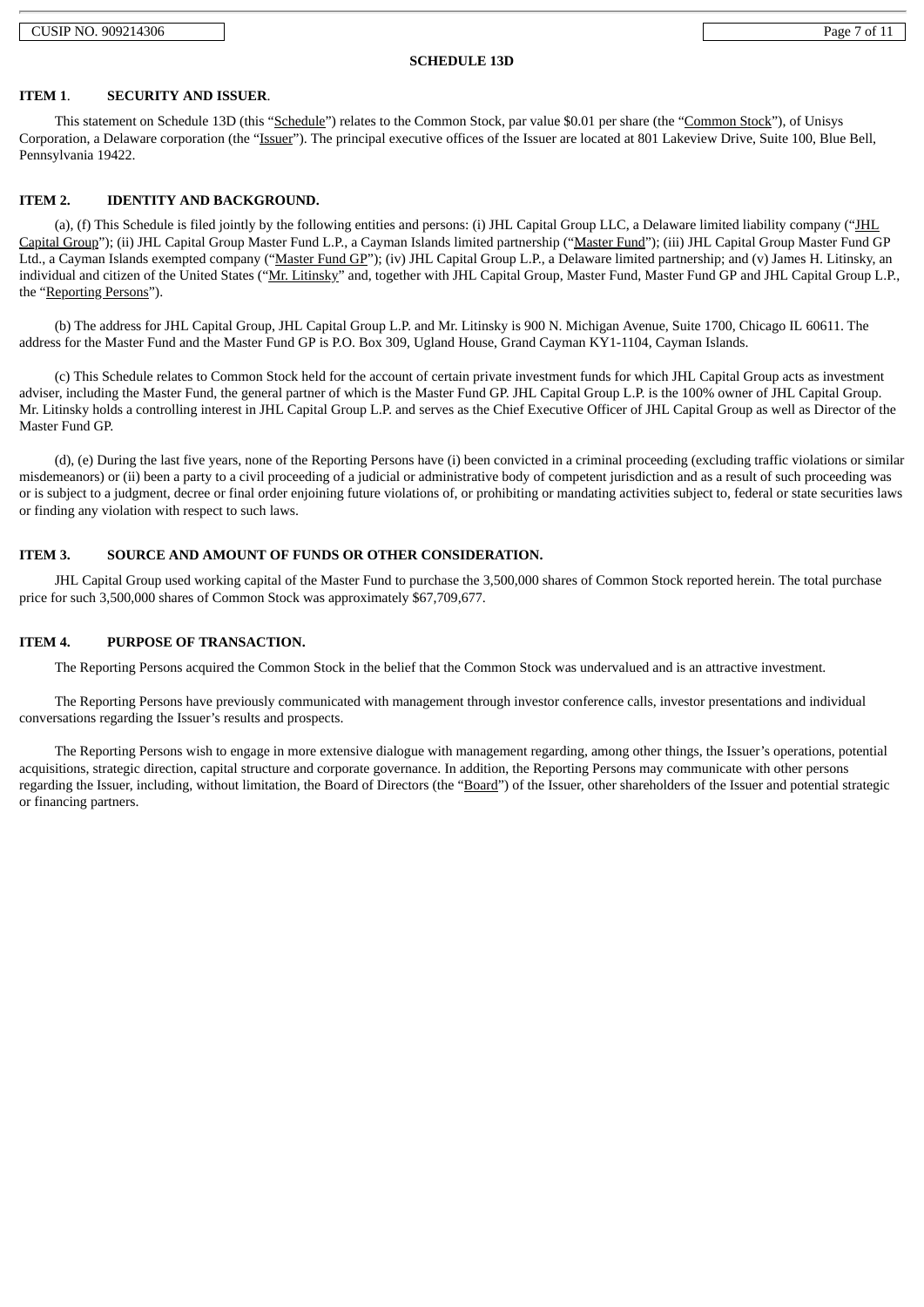The Reporting Persons intend to review their investment in the Issuer on a continuing basis and may from time to time and at any time in the future depending on various factors, including, without limitation, the outcome of any discussions referenced above, the Issuer's financial position, operations, prospects, capital structure, strategic direction, actions taken by the Board, price levels of the Common Stock, other investment opportunities available to the Reporting Persons, conditions in the securities market and general economic and industry conditions, take such actions with respect to their respective investments in the Issuer as they deem appropriate, including, without limitation: (i) proposing measures which they believe would enhance shareholder value; (ii) acquiring additional Common Stock and/or other equity, debt, notes, other securities, or derivative or other instruments that are based upon or relate to the value of the Common Stock or the Issuer (collectively, "Securities") of the Issuer in the open market or otherwise; (iii) disposing of any or all of their Securities in the open market or otherwise; (iv) engaging in any hedging or similar transactions with respect to the Securities; or (v) proposing or considering one or more of the actions described in subsections (a) through (j) of Item 4 of Schedule 13D.

#### **ITEM 5. INTEREST IN SECURITIES OF THE ISSUER.**

(a)-(b) The Master Fund beneficially owns 3,500,000 shares of the Common Stock of the Issuer, which represents approximately 7.01% of the Issuer's outstanding Common Stock. The Master Fund GP is General Partner of the Master Fund. Accordingly, the Master Fund GP may be deemed to beneficially own the same number of shares of Common Stock reported herein by the Master Fund. JHL Capital Group is the investment manager for the Master Fund and has been granted investment discretion over the portfolio investments of the Master Fund, including the Common Stock held by it. JHL Capital Group is also the 100% owner of the Master Fund GP. Accordingly, JHL Capital Group may be deemed to be the beneficial owner of the shares of Common Stock reported herein by the Master Fund. JHL Capital Group L.P. is the 100% owner of JHL Capital Group. Mr. Litinsky holds a controlling interest in JHL Capital Group L.P. and serves as the Chief Executive Officer of JHL Capital Group, as well as Director of the Master Fund GP. Accordingly, JHL Capital Group L.P. and Mr. Litinsky may be deemed to beneficially own the same number of shares of Common Stock reported herein by the Master Fund. Notwithstanding the foregoing, the Master Fund GP, JHL Capital Group L.P. and Mr. Litinsky disclaim beneficial ownership of any securities covered by this Schedule.

The percentage calculated in the immediately foregoing paragraph is calculated based on a total of 49,933,715 shares of Common Stock outstanding as of September 30, 2015, as reported in the Issuer's Quarterly Report on Form 10-Q for the quarterly period ended September 30, 2015, filed with the Securities and Exchange Commission on October 23, 2015.

JHL Capital Group and the Master Fund share the power to vote or to direct the vote or to dispose or direct the disposition of the 3,500,000 shares of Common Stock held by the Master Fund.

(c) The Reporting Persons effected the following transactions in the Common Stock in open market transactions on the dates indicated, and such transactions are the only transactions in the Common Stock by the Reporting Persons since September 10, 2015:

| <b>Purchase or Sale</b> | Date      | Number of Shares | <b>Price per Share</b> |  |
|-------------------------|-----------|------------------|------------------------|--|
| Purchase                | 9/16/2015 | 17.737           | 13.8424                |  |
| Purchase                | 9/17/2015 | 32.263           | 13.4537                |  |

(d) Except as set forth below, no person is known to have the right to receive, or the power to direct the receipt of dividends from, or proceeds from the sale of, the Common Stock beneficially owned by any of the Reporting Persons, other than the Reporting Persons themselves.

The partners of (or investors in) each of JHL Capital Group, JHL Capital Group L.P., the Master Fund, and the Master Fund GP have the right to participate in the receipt of dividends from, or proceeds from the sale of, the Common Stock beneficially owned in accordance with their respective partnership interests (or investment percentages) in such entities.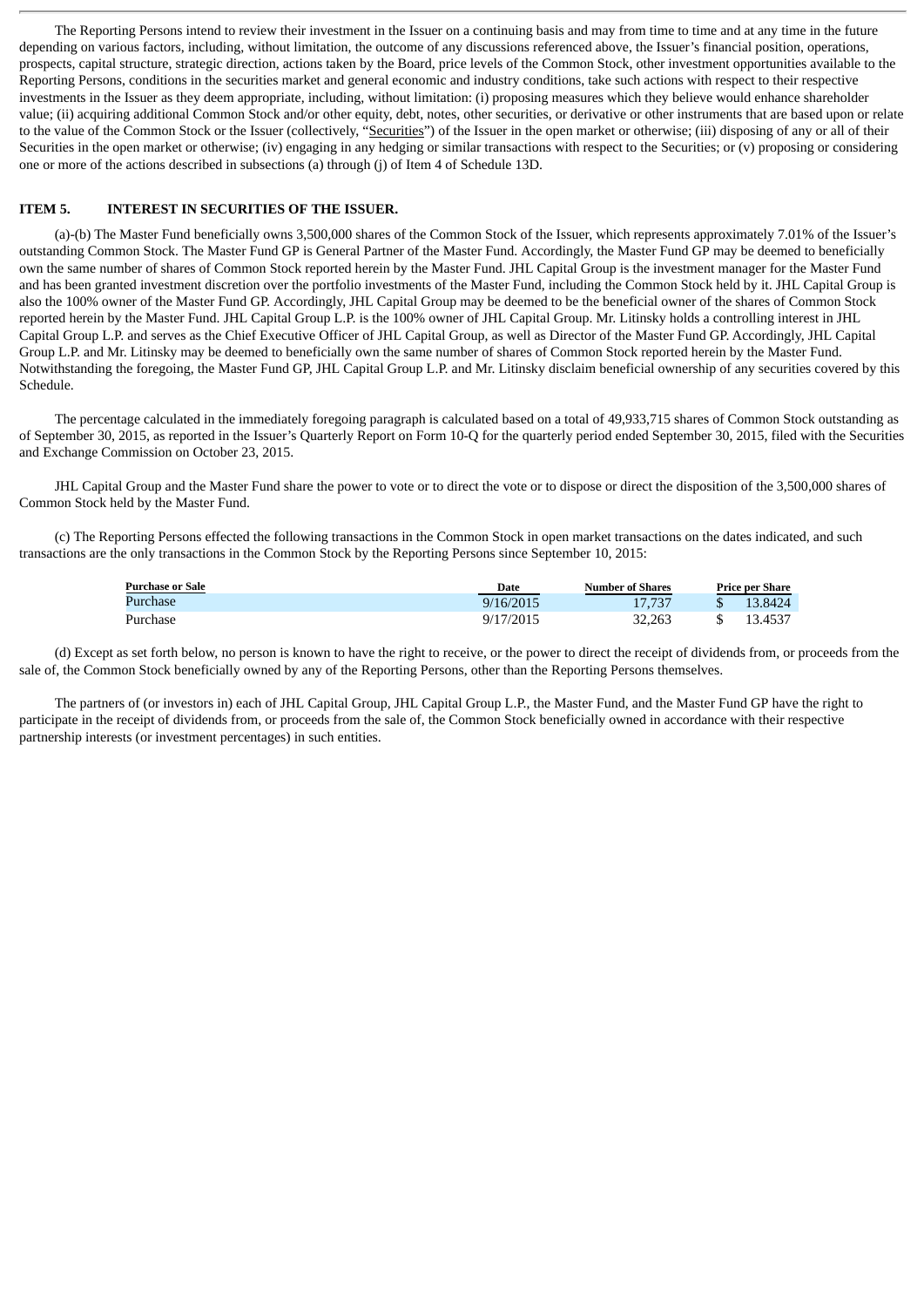Under the definition of "beneficial ownership" in the Securities Exchange Act of 1934, as amended, it is possible that the individual members, managers and executive officers of the Reporting Persons might be deemed the "beneficial owners" of some or all of the shares of Common Stock insofar as they may be deemed to share the power to direct the voting or disposition of such shares. Neither the filing of this Schedule nor any of its contents shall be deemed to constitute an admission that any of such individuals is, for any purpose, the beneficial owner of any of such shares, and such beneficial ownership is expressly disclaimed.

(e) Not applicable.

#### **ITEM 6. CONTRACTS, ARRANGEMENTS, UNDERSTANDINGS OR RELATIONSHIPS WITH RESPECT TO SECURITIES OF THE ISSUER**.

JHL Capital Group is the investment adviser to the Master Fund and Master Fund GP is the general partner of the Master Fund pursuant to an investment management agreement and a limited partnership agreement, respectively, providing to them the authority, among other things, to invest the funds of the Master Fund in Common Stock, to vote and dispose of Common Stock and to file this Statement on behalf of the Master Fund. Pursuant to its management agreement, JHL Capital Group is entitled to fees and allocations based on assets under management and realized and unrealized gains.

#### **ITEM 7. MATERIAL TO BE FILED AS EXHIBITS.**

**Exhibit 99.1 Joint Filing Agreement**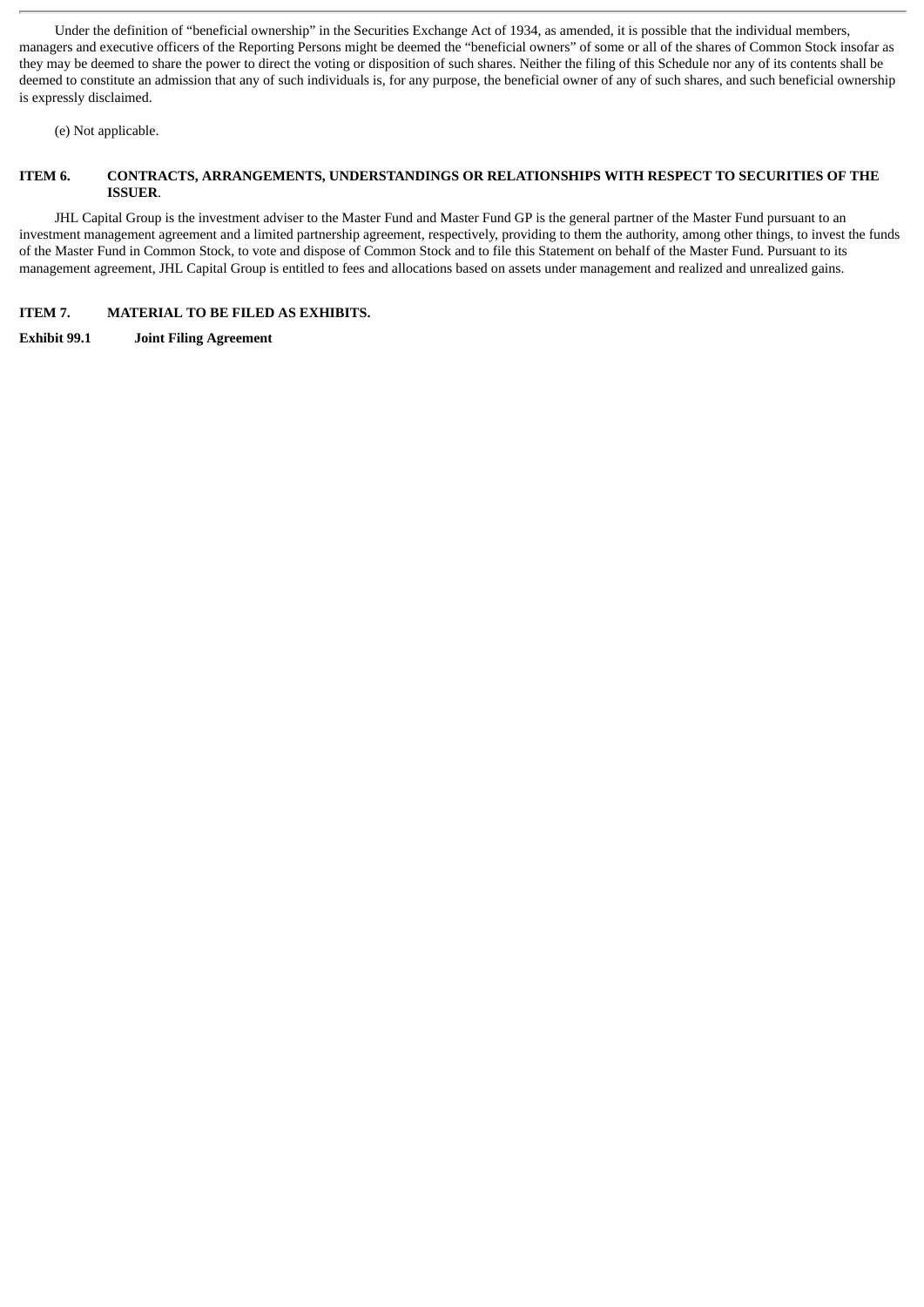#### **SIGNATURES**

After reasonable inquiry and to the best of my knowledge and belief, I certify that the information set forth in this statement is true, complete and correct.

Dated: November 9, 2015

JHL CAPITAL GROUP, LLC, a Delaware limited liability company

By: /s/ James H. Litinsky

Name: James H. Litinsky Title: Chief Executive Officer

JHL CAPITAL GROUP MASTER FUND L.P., a Cayman Islands limited partnership

By: JHL CAPITAL GROUP MASTER FUND GP LTD. a Cayman Islands exempted company, its General Partner

By: /s/ James H. Litinsky Name: James H. Litinsky Title: Director

JHL CAPITAL GROUP MASTER FUND GP LTD., a Cayman Islands exempted company

By: /s/ James H. Litinsky

Name: James H. Litinsky Title: Director

JHL CAPITAL GROUP L.P., a Delaware limited partnership

By: JHL CAPITAL GROUP GP LLC, a Delaware limited liability company, its General Partner

By: /s/ James H. Litinsky Name: James H. Litinsky Title: Authorized Signatory

/s/ James H. Litinsky

James H. Litinsky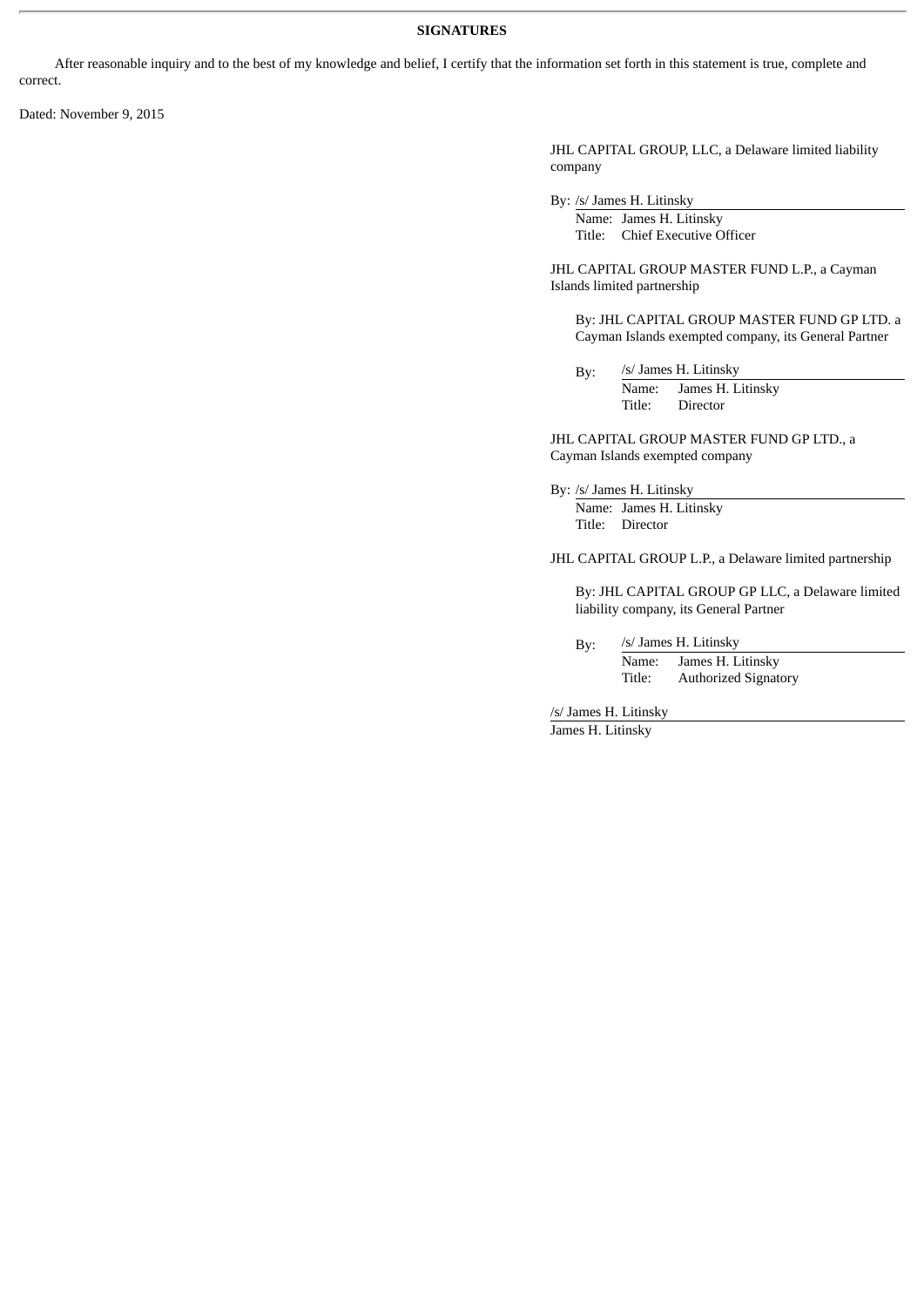#### **EXHIBIT INDEX**

EXHIBIT NO. DESCRIPTION

**99.1 Joint Filing Agreement**